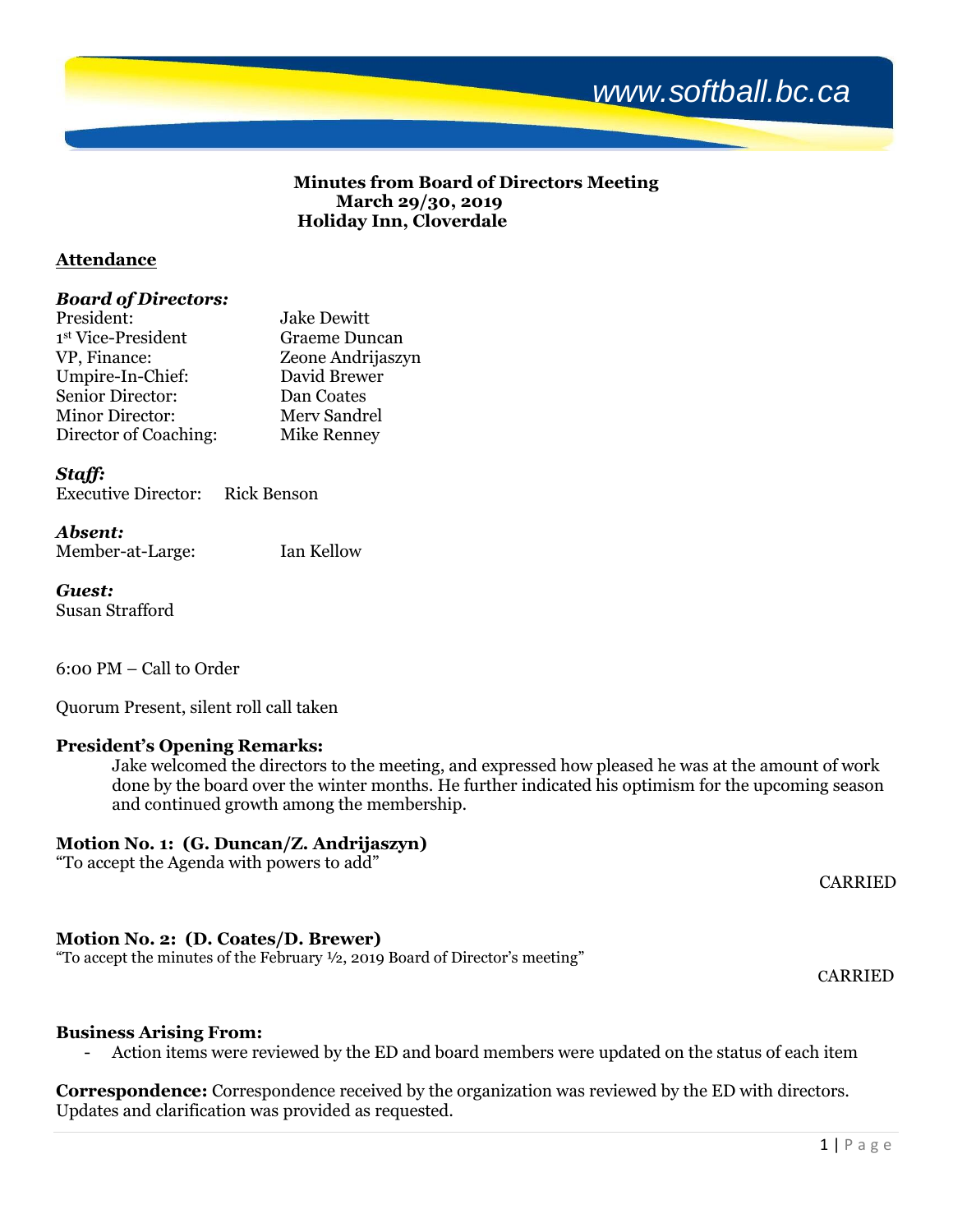Softball Canada had provided information on a new format for the Canada Summer Games round robin and playoffs, which had been agreed to by a majority of provinces.

As well, Softball Canada advised the provinces of a new certification requirement from CSG, of all coaches to be Competition Development Certified for the 2021 Games. BC will work diligently with the Team BC coaching staff to ensure we meet this requirement.

Softball Canada advised the provinces of the requirement for 2019 that all assistant coaches attending a Canadian Championship have a minimum of Competition Introduction Trained status. Through the Director of Coaching, staff have created a plan to provide an additional clinic for those coaches needing to reach the Trained status.

It was noted as well that various associations from around the province had contacted the Provincial office inquiring about a male player registering with a female team.

## **REPORTS**

## **STAFF**

- Reviewed meetings and events attended since last board meeting.
- Minor and Senior Leadership meetings were facilitated by staff and chaired by the respective Minor and Senior Directors. The meetings took place at Douglas College over one day. Feedback was received from the coordinators, which will be included in the planning for the 2020 leadership meetings.
- Reported on the progress made in our Indigenous athlete development plan, with the assistance of ISPARC and Sport4Life. Benson represented SBC at a multi PSO meeting where he gave a report on the steps taken, and plans in place. The report was very well received, the group acknowledged the progress of Softball BC over a relatively short period of time.
- Reported on the Softball Canada camp in February at Richmond Oval. Very successful event, with full registration. Looking at partnering to offer an extended multi week camp during the fall/winter.
- JMNT ID camp has been announced for BC in May
- Softball BC is working with the Indigenous sport council in selecting head coaches for the North American Indigenous Games (NAIG), which take place in 2020
- Increased interest from slo pitch and orthodox leagues to join Softball BC, primarily under Insurance Only, but also receiving interest from slo pitch teams in advance of BC hosting Canadian championships in 2020.
- We are assisting Kitimat Minor softball in sourcing materials for refurbishing of their diamonds by the city. Registration and interest in fastpitch in the Northwest has been growing, Kitimat expects an increase in youth numbers and Prince Rupert advised the local baseball club has folded and their members have joined fastpitch.
- CANHit pilot program has been very well received, with 253 participants around the province taking part. Staff will prepare a report for the board and Softball Canada detailing the structure and recommendations for the program moving forward.

Action Item – Staff to provide report to board and MCD on the pilot project.

- Umpire registration update was provided, numbers are above last year total, with a few more areas to report.
- Reported on partnerships with Belair Direct and the benefits for the membership, Black Press program, and advised the board of a new partnership with Team Snap, providing direct benefits back to member clubs.
- Provincial government funding has been confirmed for the next fiscal year, including a modest increase in annual contributions.
- Advised the board of anticipated increases in insurance premiums and expected additional restrictions from the underwriters. The insurance market has gone through hard times recently and so are looking to tighten their policies. Waivers from every participant, and increased risk management procedures must be implemented in order to keep our premium costs under control.

## **Motion #3 (Z. Andrijaszyn /M Sandrel) CARRIED**

"To accept the Executive Director's verbal and written report"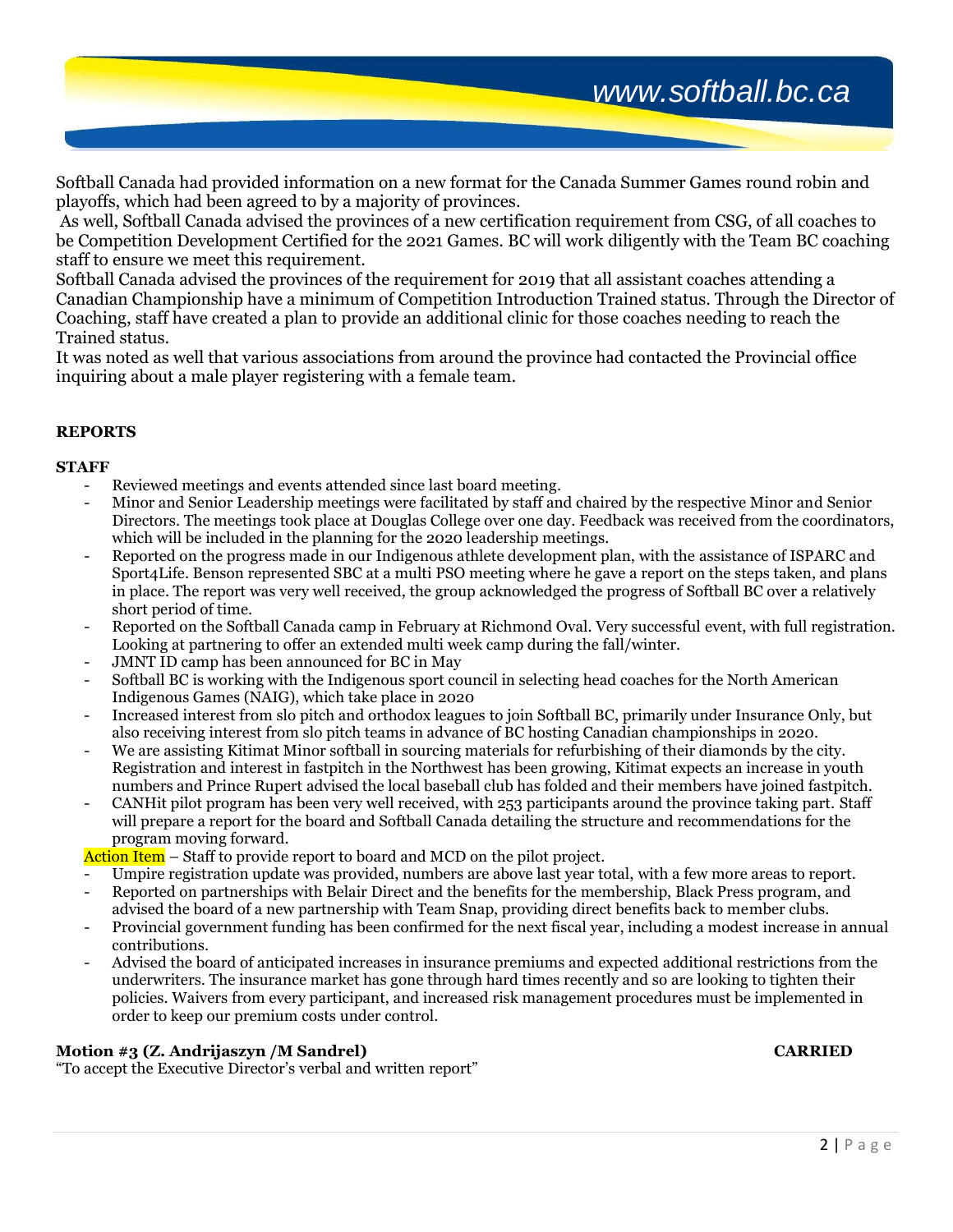## **1 st VP**

- Board accepted report as written and verbally presented
- Announced Princeton has requested to bring a team of U12 girls into the District. They have been approved and will play interlock with the D9 league for 2019

## **Motion #4 (Z. Andrijasyzn/D. Coates) CARRIED**

"To accept the 1st VP verbal and written report"

## **Provincial Umpire-In-Chief**

- Director's report was reviewed as presented
- Update on province wide initiative for "Bring a Friend" to umpire and be eligible to win gift cards for umpire gear/clothing. After final clinic and registration has been completed, draw will be conducted by the PODC for the gift card.
- Advised the board the PODC has reviewed the locations for Provincials, and there will be some travel required for appropriately certified umpires to manage the events particularly in the north.
- It was noted by the Board that the engagement and activity by the membership at large to attract new umpires has been very successful.
- Director Brewer advised the national umpire group is looking into establishing a national database of umpires, similar to the CAC database.

## **Motion #5 (G. Duncan/ M. Renney) CARRIED**

"To accept the written and verbal report from the director"

## **Minor Director**

- Director's report was reviewed as presented
- Surveyed minor coordinators after the leadership meeting, including a question about the process for forming "B" teams in associations.
- Advised the board Zone 3 (districts 7, 8 and 14) has not been able to find a host for the U12C Regional Championships. At this stage, the Minor Director is working with local clubs and coordinators in this zone to find a suitable host. This is a priority for Sandrel to find a host.
- Zone hosts for Regional Championships are being assigned for Zone 1, 2 and 4.
- All minor provincials have been assigned.
- VP Duncan raised a question for the Director, if there is a ratio of Competitive teams to Community teams that LSOs are required to follow. There is a concern when clubs form B teams without a large foundation of C teams, that it ultimately impacts the "House" program negatively. There was considerable discussion about the escalation of the number of Competitive teams and subsequent watering down of Community teams. Rural areas can benefit from the opportunity within our Operating Rules, of forming All Star teams from existing C teams without impacting the house team. The Board recommended that the Competition Review committee look at what the criteria is for forming Competitive teams, and also consider expanding the All Star program to allow for more than one team in a district. The board suggested Minor Coordinators review teams in their district to insure the teams are classified accordingly.

Action Item – Request Competition Committee review this matter to make possible recommendations to the Minor Advisory Council.

Action Item - Staff to compile a report showing the % of Community to Competitive teams by year and District

## **Motion # 6 (D. Coates/Z. Andrijaszyn) CARRIED**

"To accept and approve the written and verbal report of the minor director as submitted"

## **Senior Director**

- Received and reviewed the report as written.
- Advised the board that the potential host for the 2019 Western Canada Softball Championships has decided not to pursue the opportunity, and so he is looking for a new host.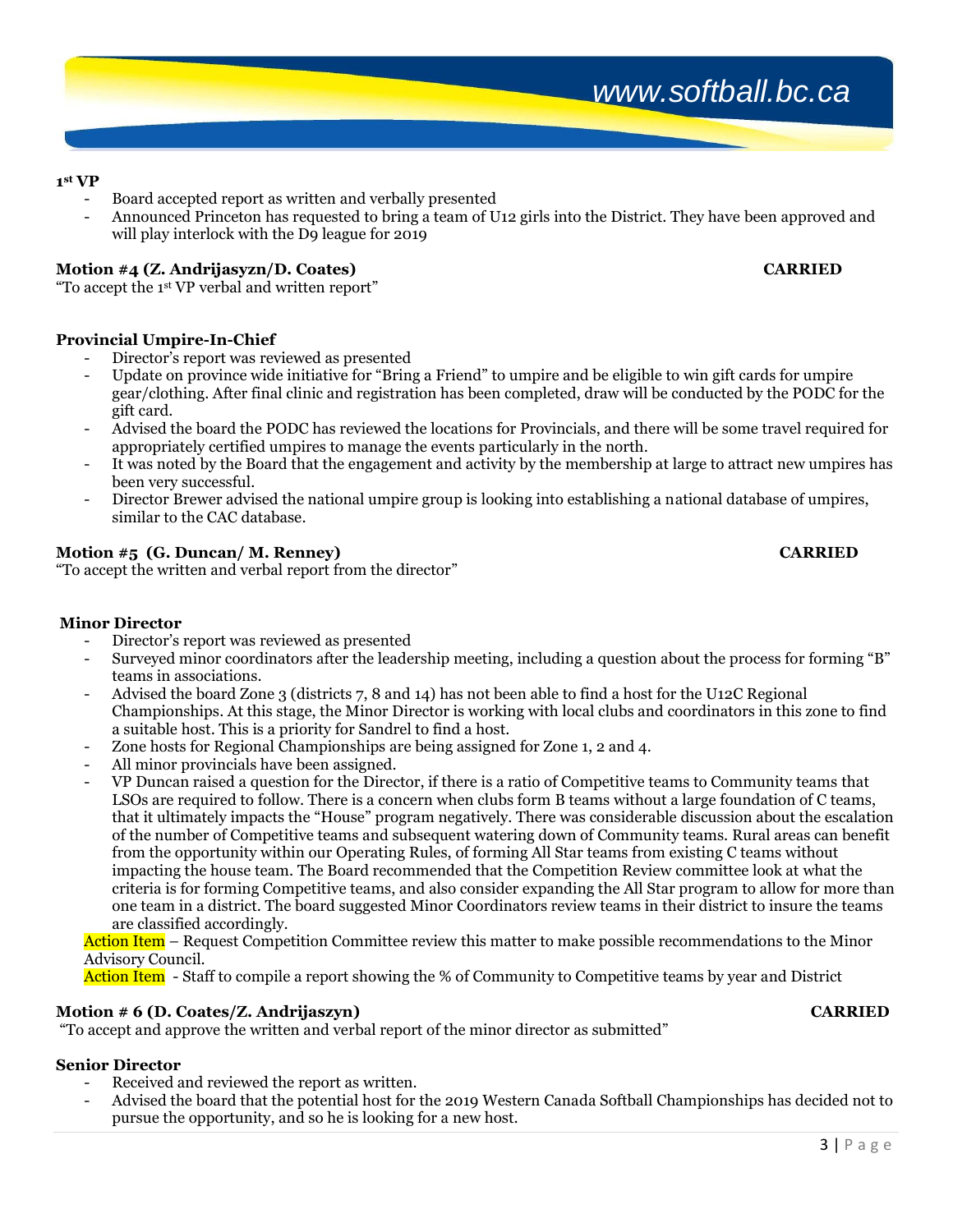- It was noted by Director Coates he received correspondence from concerned members of the adult teams about conflicts in the dates for Provincial Championships between Senior A and Minor A. Because of the necessity to complete Senior A and Intermediate A championships in July to fulfill post Provincial obligations, there would be a potential conflict no matter which weekend was chosen for their Provincials.
- A discussion was held on how best to manage the expected increase in interest and participation from slo pitch teams for 2020. Potentially a qualifying event, such as a Provincial Championship could be held.

Action Item – staff to advise Senior Director of the timelines and criteria for slo pitch teams to register for Nationals

## **Motion # 7 (G. Duncan/D. Brewer) CARRIED**

"To accept and approve the written and verbal report of the director as submitted"

## **Director of Coaching**

- Reviewed written report as circulated
- Director Renney advised the board that, as chair of the Team BC coach selection committee, he had approached potential members for the selection committee, and the committees had been formed; one for the male team and one for the female team.
- Applications for the position of head coach have been coming in and the Director is pleased with the quality and quantity of applications.

## **Motion # 8 (D. Brewer/M. Sandrel) CARRIED**

To accept the director's verbal and written reports as presented

## **VP Finance**

- Director's report was reviewed as presented
- Historical summary of the association's financial status was reviewed, with emphasis on the line of credit. The association's dependence on the LOC was noted, particularly between 2008 and 2011, as well as the improvements since that time, including current year to date level.
- Operating results from the PSO are showing better than forecast projections YTD

## **Motion #9 (D. Coates/G. Duncan) CARRIED**

**"**To accept and approve director's report as circulated and discussed"

## **Motion # 10 (D. Brewer/ M. Sandrel)** 9:45 PM **CARRIED**

to adjourn the meeting for the evening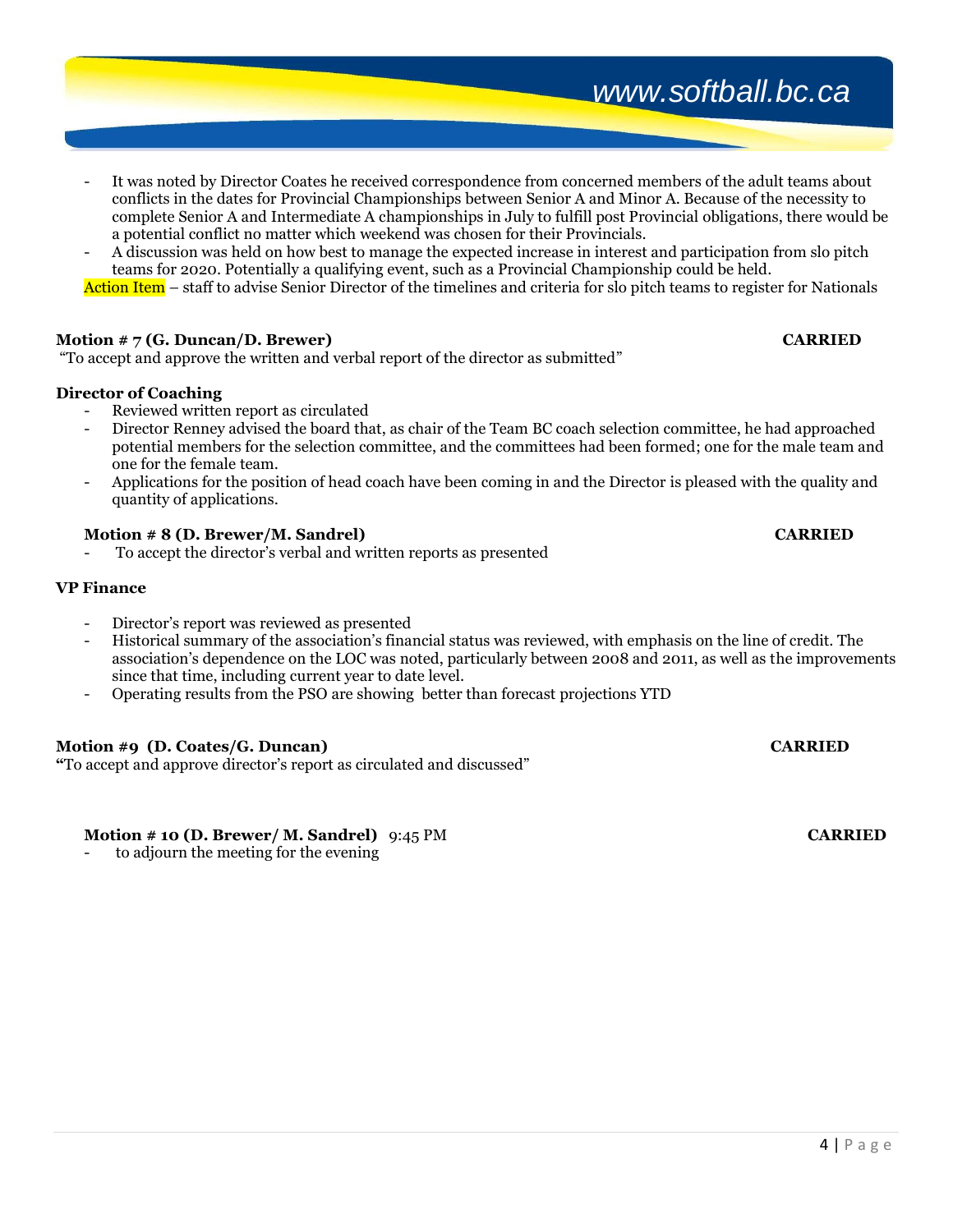## **BOARD OF DIRECTORS MEETING SATURDAY, March 30th, 2019 Holiday Inn, Cloverdale**

## **Motion #11 (Z. Andrijaszyn /M Sandrel) 8:00 AM CARRIED**

To reconvene the Board of Director's meeting

Director Sandrel - Absent

## **NEW BUSINESS**

## **Budget**

- VP Andrijayszn presented a draft budget for fiscal 2020. The proposed budget included a shortfall of \$35,000.00 reflecting strategic plan requirements as approved by the board.
- A discussion ensued regarding annual membership fees, and a potential review of the current structure.

Action Item – VP Andrijayszn and ED Benson to review structure with suggested increase to annual fees, in order to provide financial means to meet our strategic plan objectives. Recommendations to be presented to the board in May, 2019.

- Other opportunities for revenue generation included expanding Provincial Championships were considered, however, as these are already subsidized through government funding, this was not considered to be a viable revenue generator.
- A discussion was held on the umpire registration and clinic facilitation by the office staff and possible opportunities to reduce those costs. A committee from the umpire community will meet with staff to discuss how to make the process more cost efficient
- Umpire travel costs for Provincials was reviewed, and adjusted to allow for suitable officials to attend all the championships
- Coach development expenses were discussed and additional funds allocated to meet strategic plan requirements.

## **Motion # 12 (Z. Andrijayszn/D. Brewer) CARRIED**

To adopt proposed fiscal 2020 budget with the above amendments

## **OPERATIONAL PLAN UPDATES**

- Strategic Plan operational plans were presented to the board. These are the guidelines for implementation of the approved strategic plan. After discussion on list of priorities it was decided to move LTAD and Athlete Development Matrix strategies to a higher priority. The board reinforced their priority on community grass roots development in the long term plan.
- Further work was recommended on developing alumni program

## **Motion #13 (Z. Andrijayszn/D. Brewer) CARRIED**

To approve the operational plans as presented and amended

## **Email Policy**

- Presented to board for consideration. Discussion followed on the purpose and intent of the policy, which was clarified by the ED

## **Motion #14 (D. Brewer/D. Coates) CARRIED**

To approve the policy as presented